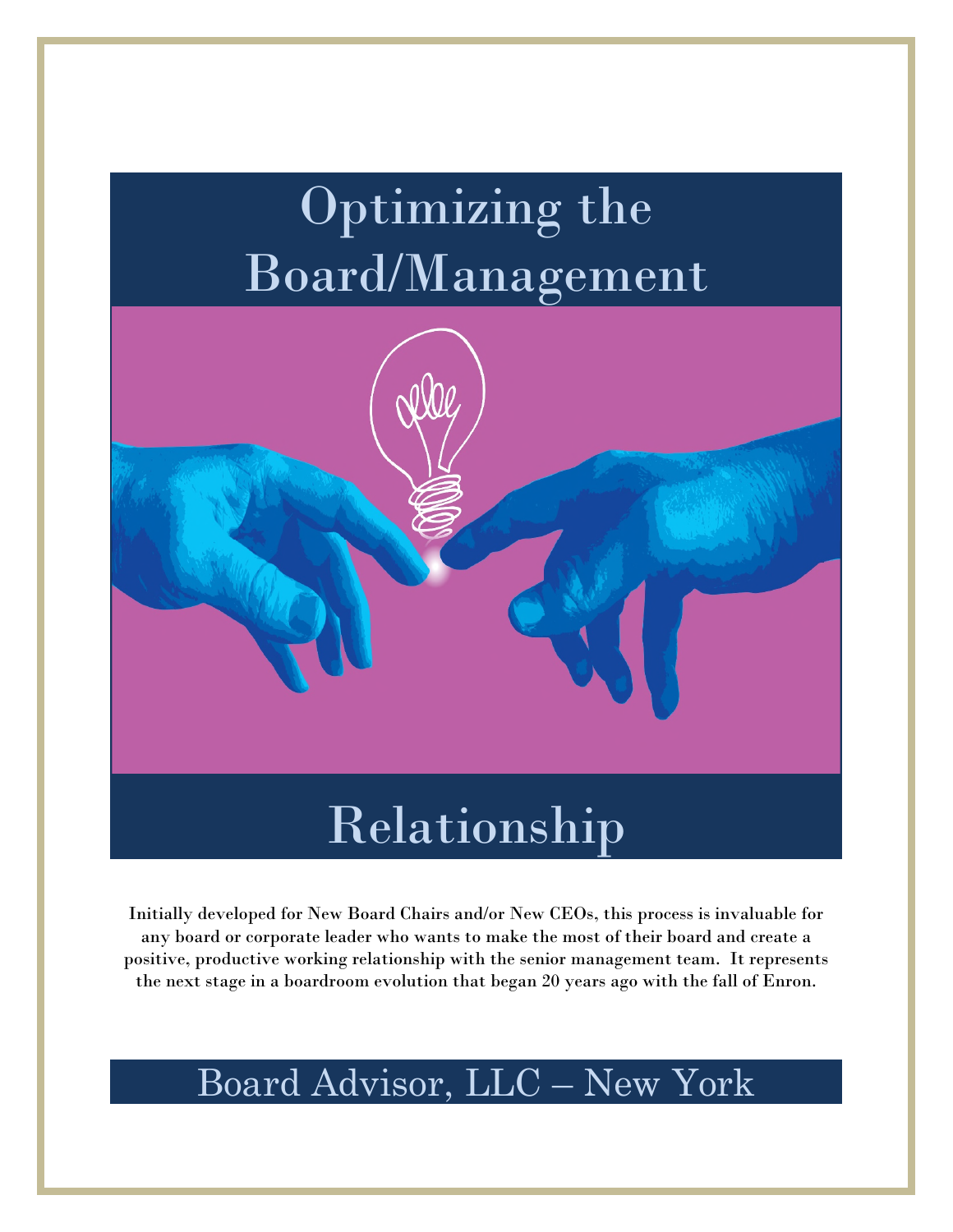### Optimizing the Board/Management Relationship

Initially developed for New Board Chairs and/or New CEOs, this process is invaluable for any board or corporate leader who wants to make the most of their board and create a positive, productive working relationship with the senior management team. It works particularly well when structured as a collaborative project between the Board Chair and the Chief Executive Officer.

Many Boards and CEOs today want to shift the board's operating mode from "Reporting Out" or even "Micro-Management" to a more productive "Collaborative Oversight" approach, the direction that boards around the world are now heading. It's an operating model that yields far more value than the old "Reporting Out" style that characterized most boards pre-pandemic and the "Micro-Management" mode than many boards adopted in navigating the challenges of COVID-19 – see the appendix for more.

But getting there won't happen organically. There are levers that both the board and the senior team need to consciously pull to both achieve and sustain this shift. That's what Optimizing the Board/Management Relationship is all about. It focuses on those factors likely to have the greatest impact in the shortest amount of time based on our work with nearly 200 boards over the past 25 years. And it's tailored to every board we work with; there's nothing cookie-cutter about this process.

We start with preliminary discussions with board and corporate leadership to understand your board – its history, issues you're currently dealing with or have focused significant attention on recently. We strive to understand what makes your board unique, because every board is a bit different. We also review two prior board agendas and pre-reading materials, any prior board evaluations and other relevant documents (roles of the CEO and Chair, etc.) From there, we create two parallel interview protocols for a series of confidential conversations with every member of the board and the company's top executives. This provides structure and focus, so that we're getting insights on the most important issues identified from our preliminary review. Engaging both board members and management in this way surfaces any differences in viewpoint, underscores areas of alignment and creates a bias for action.

We analyze all of this feedback to understand current strengths of the board/management relationship and identify areas where constructive changes can yield further improvements – and shift the board to its optimal operating mode. This culminates in a joint working session of the board and management facilitated by Board Advisor in collaboration with board and corporate leadership - and an Action Plan resulting from this working session where everyone's on the same page.

#### Pricing: \$59,500

Includes interviews with up to 10 board members (including the Chair/Lead Director and the CEO) and 5 additional members of the senior executive team conducted via Zoom. If more interviews or in-person interviews are required/appropriate, the project can be expanded accordingly and we'll provide a quote.

#### Timing

This process typically takes 2-3 months from preliminary conversations with leadership to the creation of an Action Plan following the working session of the board and management; this session is often held in conjunction with a scheduled board meeting. However, this timing can be accelerated if necessary.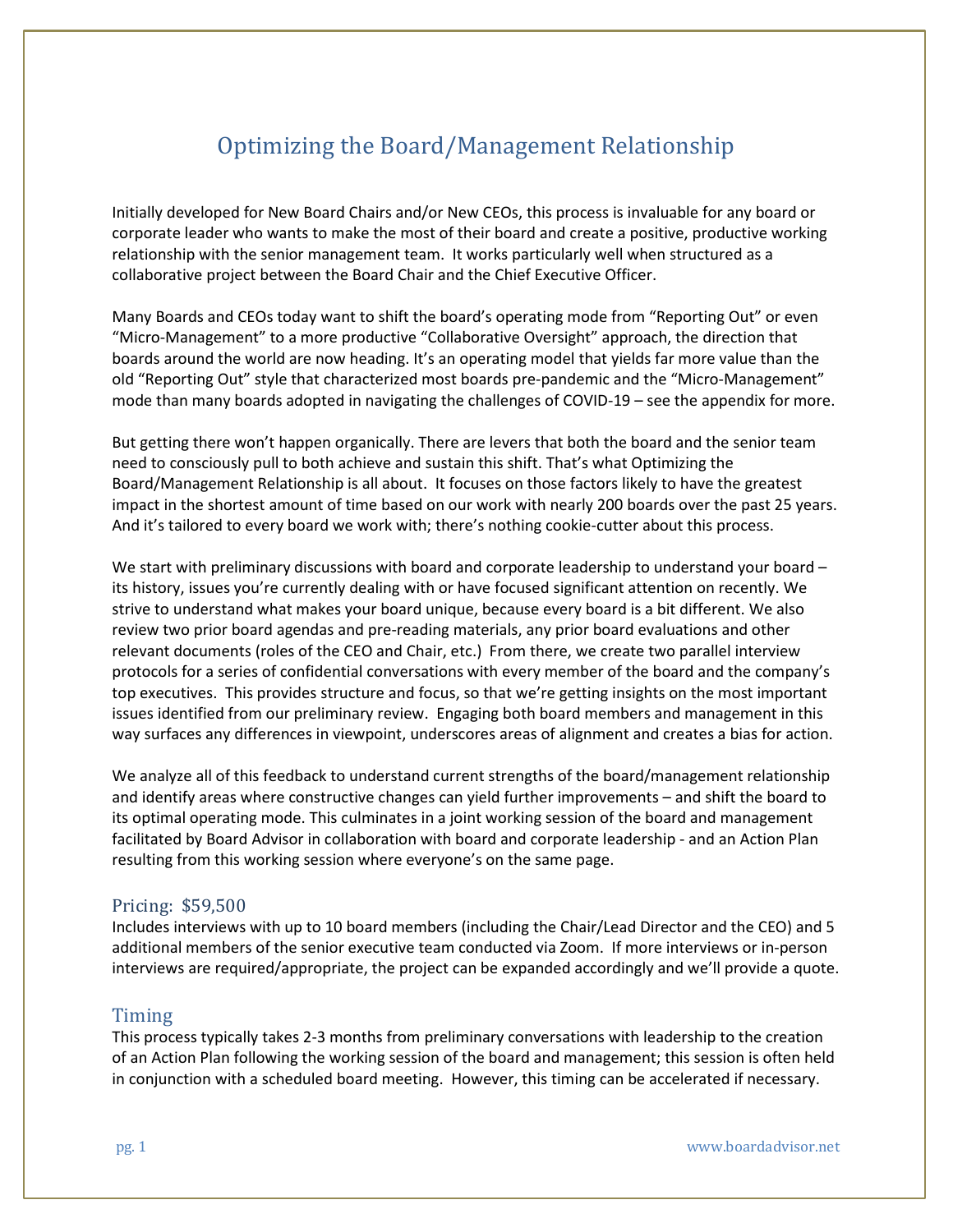### Appendix I: Five Board Archetypes



Board archetypes provide a particularly useful framework for analyzing the board/management relationship, as are illustrated in Figure 1. The arrows in this graphic representing the fluidity that can exist between the different operating modes. Some boards will actually fluctuate between "Reporting Out", "Micro-Management" and "Collaborative Oversight" in a single meeting. For example, the board might routinely operate in "Reporting Out" mode but lacks confidence in one corporate executive, causing directors to "jump the fence" into "Micro-Management" whenever this individual makes a presentation. However, most boards have a predominant operating style, which is what you might want to consider relative to your own board in reviewing Figure 1 and its descriptors.



#### Figure 1: Five Board Archetypes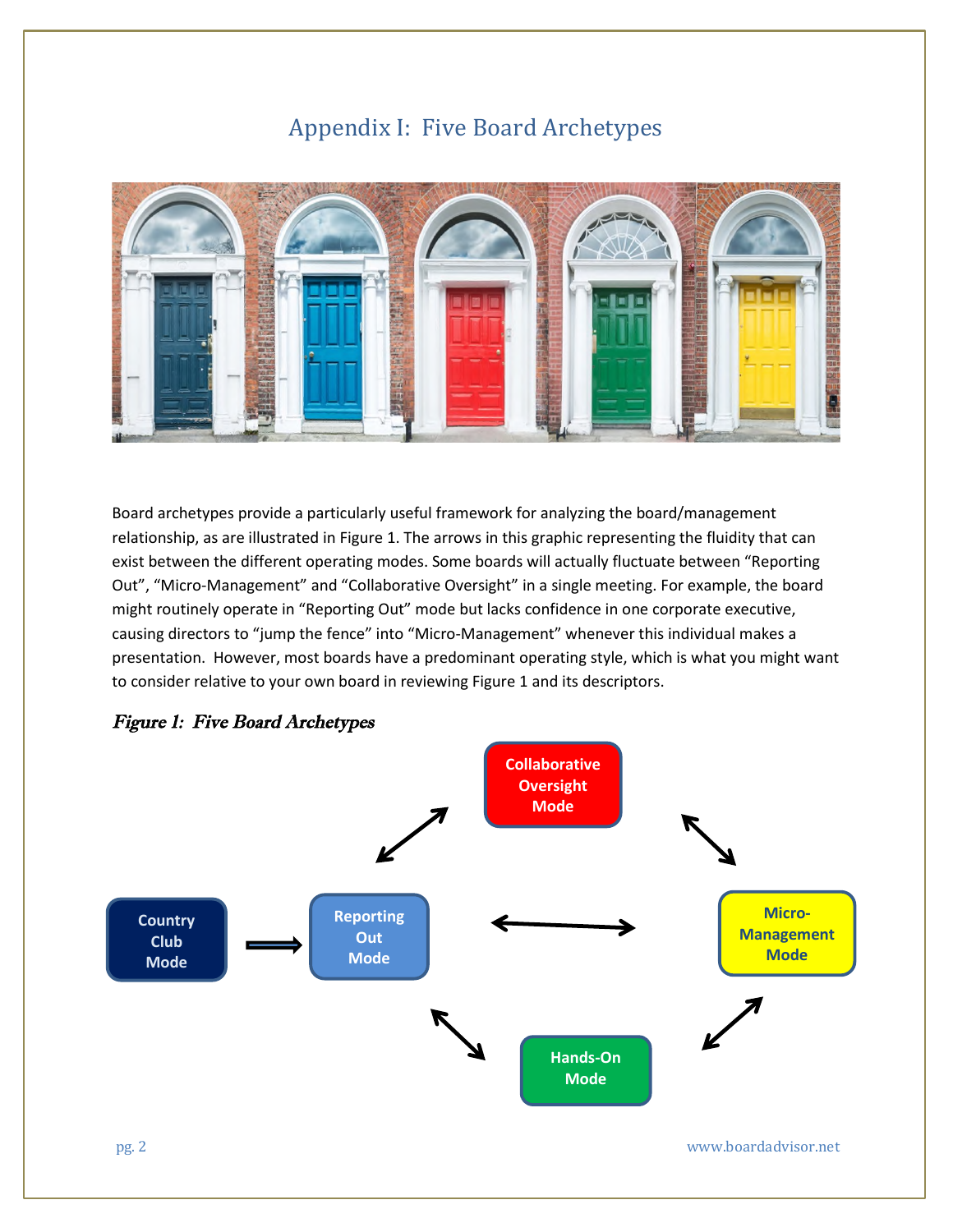*Country Club Mode:* In the 20<sup>th</sup> century, a directorship was largely considered an honorific position and most boards functioned in "Country Club" mode. Gathering multiple board seats conferred increased prestige– some directors sat on 10 boards or more. While shocking today, it was easy to manage at the time because little was expected in terms of any meaningful boardroom contributions; a director's role was largely ornamental. CEOs typically recruited their board members and most directors viewed their primary responsibility as "supporting" the CEO rather than calling the question on issues of concern and protecting the company's stakeholders. Enron changed all of that.

*Reporting Out Mode:* Over the past 20 years, most S&P1500 boards migrated to Reporting Out mode, where the cadence of board meetings typically involves management "reporting out" to the board, seeking approval for their proposals and initiatives, then responding to questions and challenges from directors. In this archetype, the board operates in an appropriate oversight role by making sure they have canvassed key risks, tested management's assumptions and challenged a range of issues relative to the update or proposal before giving assent – or not. Directors are far more engaged and effective in fulfilling their fiduciary duties than in the Country Club era. However, the Reporting Out mode creates somewhat of a defensive dynamic: Management presenters largely spend the Q&A portion of the meeting "defending" their recommendations against challenges from the board. Many CEOs tend to view boardroom success as simply "getting out of the meeting unscathed." Over the past five years, I've noticed a genuine interest – in boardrooms but around the world – in making a further shift to better leverage the wealth of expertise assembled around most board tables. This involves a shift to the archetype I refer to as Collaborative/ Oversight, where the board is viewed and treated as a genuine corporate asset rather than a nuisance, whose questions and challenges must simply be countered so that management can move forward with their plans.

*Collaborative/Oversight Mode*: In Collaborative/Oversight mode, board members fulfill all of their fiduciary duties and oversight functions, but the board/management relationship is markedly different: Efforts are made to actively engage the board around pivotal issues where directors' expertise can add real value. It's characterized by robust two-way discussions between the board and management, eliciting views from both sides on critical issues. Management comes into the meeting with a wellconsidered point of view - and uses the board to test their assumptions, advance or confirm their thinking. This is a very different dynamic than "OK, here's what we want to do. Any questions?" followed by a game of boardroom "dodgeball". Boards operating in Collaborative/Oversight mode play the dual role of both (i) a thought partner, sounding board and collaborator, drawing on their wealth of experience to offer insights to management; and (ii) an effective overseer and watchdog, challenging management where appropriate and holding them accountable for achieving corporate objectives.

*Hands-On Mode:* Many boards of early-stage companies operate in Hands-On Mode, where the board provides expertise either not yet resident on the executive team or which augments managements' capabilities. In this archetype, directors routinely make management level decisions: A board member with a legal background might function almost as the company's General Counsel; a director with brand management expertise might draw up the company's marketing plan. Although Hands-On mode would be considered anathema in the S&P1500, it often works extremely well in early-stage scenarios. Problems inevitably arise, however, when a change in corporate leadership occurs – typically replacement of the founder by a new CEO recruited to take the company through its next stage of growth. The new Chief Executive nearly always recoils at the board's constant "meddling" in management decisions, at which point deliberate efforts are made to migrate the board's operating mode to a governance/oversight level, either Reporting Out or Collaborative/Oversight.